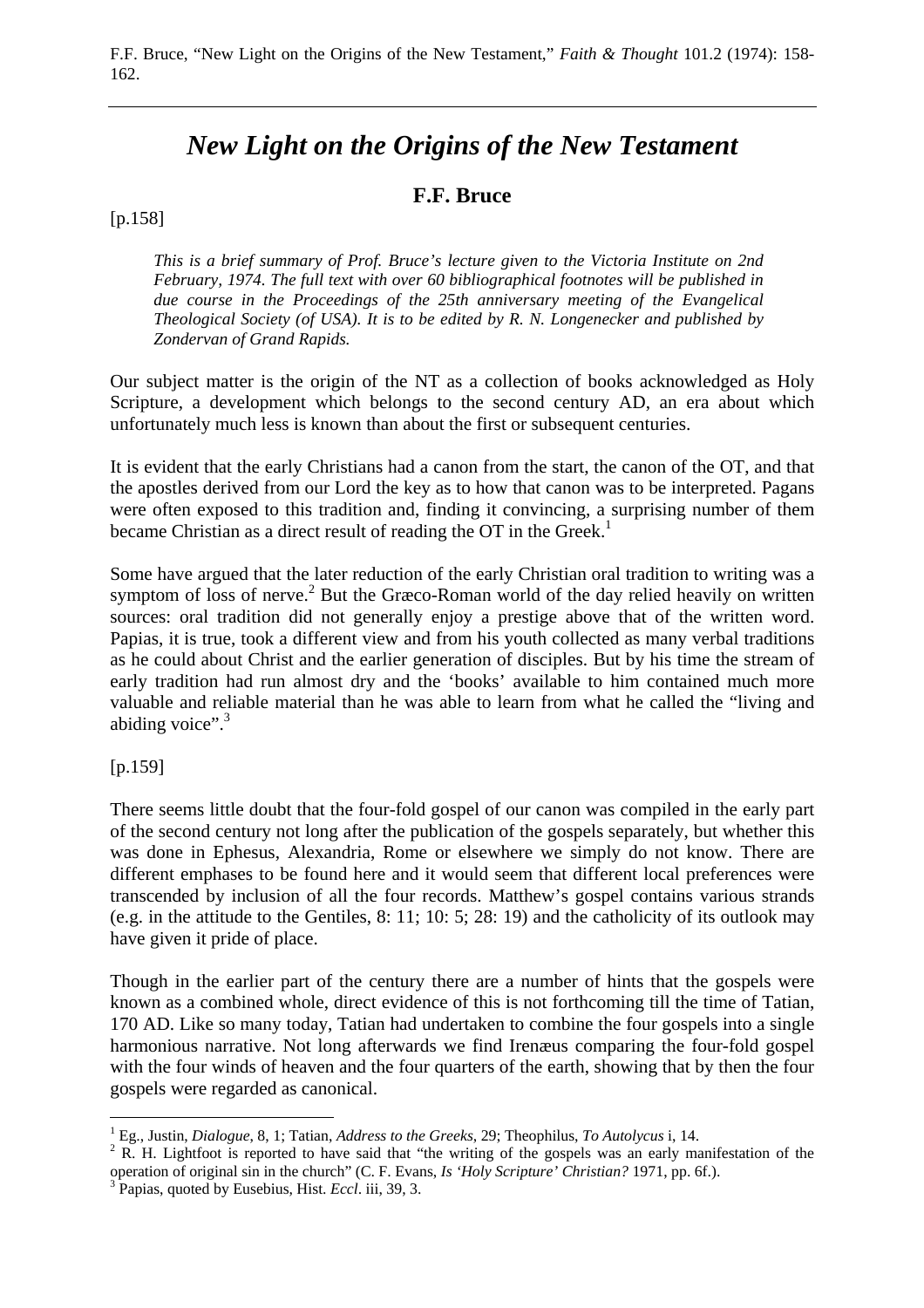F.F. Bruce, "New Light on the Origins of the New Testament," *Faith & Thought* 101.2 (1974): 158- 162.

With regard to the Pauline letters, Günther Zuntz has produced good reasons for supposing that they were collected in Alexandria about  $100$  AD,<sup>4</sup> though smaller collections may have circulated locally even earlier. It is known that Paul's letters often circulated to churches other than those to which they were first addressed (cf. 2 Peter 3: 15f). In Alexandria, though not at Rome until the fourth century, the Epistle to the Hebrews was accepted as Pauline.

If by *canon* we mean a closed set of books, so that it is known precisely which books are included and which not, then Marcion (c. 140 AD) must be credited as the compiler of the first NT canon. This included the Gospel of Luke (with slight modifications) and ten letters of Paul, the Pastoral epistles being excluded. But if Marcion produced the first actual canon, the idea of a canon was certainly in the air at the time and Marcion's action forced the Christian church to consider the matter seriously. The canon, as we have noted, was more or less fixed by the last quarter of the second century, though it is true that its outer

[p.160]

limits did remain fluid for another two centuries or more. By the end of the second century or earlier it was agreed that further additions were not admissible. Though giving full credit to Marcion, it is an exaggeration to claim, as does one scholar,<sup>5</sup> that "the idea and the reality of a Christian Bible were the work of Marcion".

Gnostic texts discovered near Nag Hammadi in Upper Egypt around 1945 make it probable that Marcion made his choices from a group of documents which had already attained something like canonical recognition. The most important of the texts is the Coptic *Gospel of Truth* which appears to be a meditation on the authentic gospel, written in Rome about 140- 145 AD by Valentinus and before the development of typically Gnostic dogmas.<sup>6</sup> Tertullian says of Valentinus that he "seems to use the whole Testament" while Marcion uses "a knife instead of a pen".<sup>7</sup>

Scholars are convinced that at the very least the writer of the *Gospel of Truth* was acquainted with Luke or Matthew, John, Hebrews, the Apocalypse and some of the letters of Paul; others have seen less certain allusions to the remaining Gospels, Acts, 1 John and 1 Peter. It would certainly seem as if the author knew the books of the NT though he need not necessarily have regarded them as canonical.

Following after the *Gospel of Truth* in the Jung Codex there is the *Epistle to Rheginus on Resurrection*<sup>8</sup> which appears to be by a different author. It offers an interpretation of Paul's doctrine of resurrection and immortality (1 Corinthians 15). Paul is spoken of as an apostle and his words are taken as authoritative. In addition to 1 Corinthians there are echoes of Romans, 2 Corinthians, Ephesians, Philippians and Colossians, while from the gospels the transfiguration narrative is referred to and Johannine language is used in telling how "the Lord... existed in flesh and revealed himself as Son of God".

 $\overline{a}$ 

<sup>&</sup>lt;sup>4</sup> G. Zuntz, *The Text of the Epistles*, 1953, p. 271.<br><sup>5</sup> H. von Componheusen, *The Eormation of the Ch* 

<sup>&</sup>lt;sup>5</sup> H. von Campenhausen, *The Formation of the Christian Bible*, 1972, p. 148.

F. L. Cross (Ed.), *The Jung Codex*, 1955. 7

<sup>&</sup>lt;sup>7</sup> Tertullian, *De Prcescriptione Hæreticorum*, 38.

See esp. M. L. Peel, *The Epistle to Rheginos,* 1969.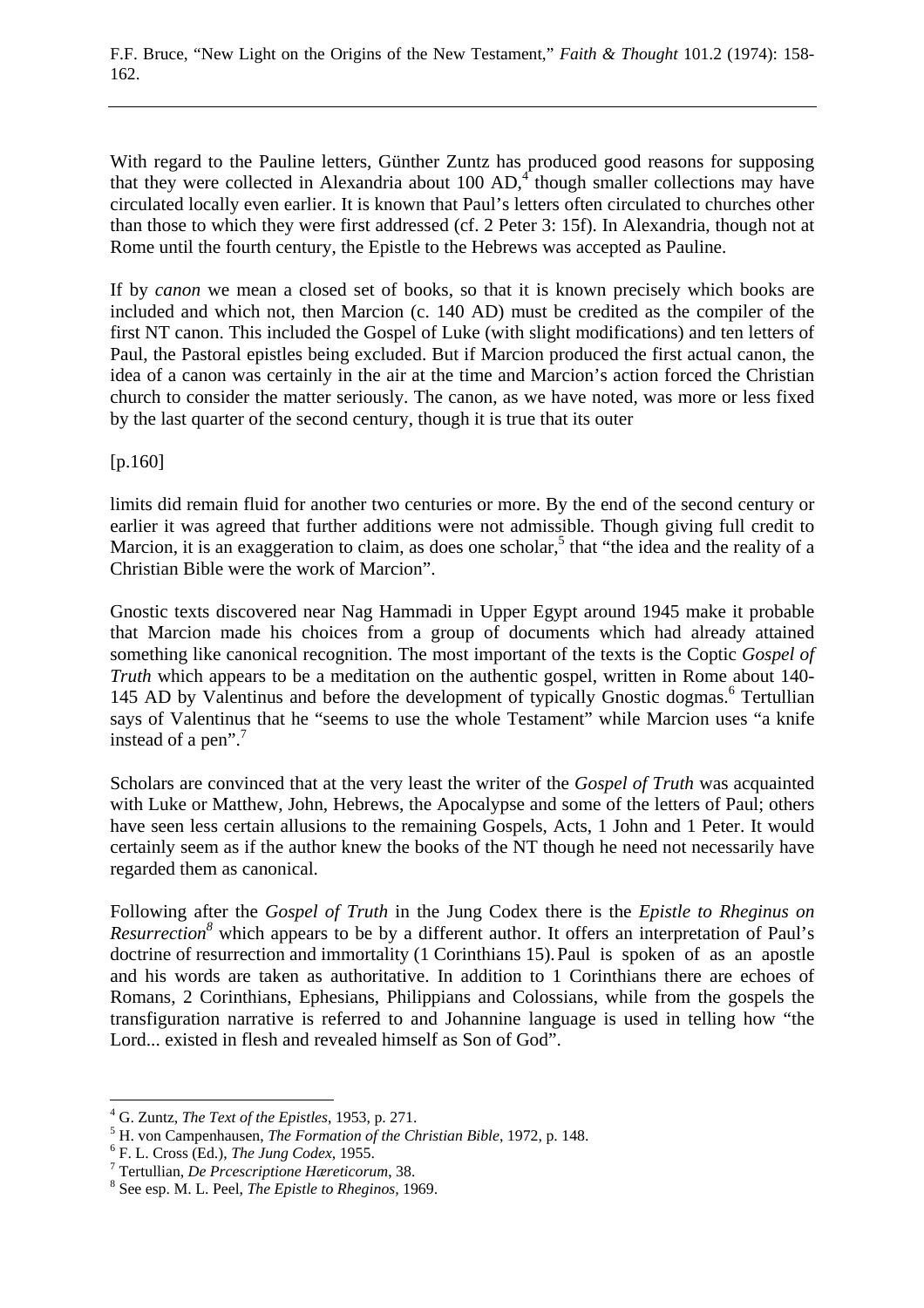F.F. Bruce, "New Light on the Origins of the New Testament," *Faith & Thought* 101.2 (1974): 158- 162.

[p.161]

Finally we may raise the question of the reasons for including particular books in the canon and ask, whether, today, we ought to defend our position with arguments different from those on which decisions were originally based, and if so what arguments we should use.

In ancient times apostolic authorship was the principal argument. There were some exceptions. The gospels of Mark and Luke were accepted because of their authors' close association with the apostles, something of the authority of Peter and Paul rubbing off on to these two gospels. But it is worth remembering that the four gospels and Acts, constituting well over half the NT, are actually anonymous.

What of the canon today? Its place in the church is hardly affected by individual opinions, opinions of Christian groups, critical findings as to dates and authorship of documents or even a man's personal awareness of the self-authenticating character of Scripture. The canon is a heritage from the past, to be passed on unimpaired to our successors. If it is to be theologically validated we should appeal, perhaps, to the inward witness of the Spirit in the Christian community from the first generation onwards.

### **DISCUSSION**

*Mr. O. Angood*. Can Professor Bruce say anything about the authenticity or otherwise of the engraved plate discovered 1280 AD in Aquilla in the Kingdom of Naples? It is described in a book called *Great Thoughts* (1888, p. 464) and purports to give the details written in Hebrew of the charges made against Jesus and of Pilate's judicial sentence.

# [p.162]

*Reply*: I think we may be quite certain that this inscription belongs to the category of mediaval apocrypha.

*R. E. D. Clark*. R. Govett and later D. M. Panton, both of Norwich (Panton, *Our Seat of Authority*, c. 1920) connected the canon with the miraculous gifts of the spirit spoken of by Paul in 1 Corinthians. Imagine, so the argument went, a group of early Christians, some of them still in possession of these gifts, before the close of the first century. In addition to the exercise of the gifts there was, as the NT makes clear, straightforward Christian teaching in the assembly. Often a speaker would appeal to some Scripture in the OT canon and sometimes, especially later, to something written by Paul, Peter, James, etc. But suppose one with the gifts of prophecy (i.e. direct speaking on behalf of God under the Spirit's inspiration) were present and found himself listening to an exhortation based on a text which purported falsely to be by, say, Paul. If we take the gifts seriously, must we not suppose that the assembly would have been warned by the prophet that the words quoted were not derived from an inspired source and were not authoritative?

In this way, over the years, assemblages of documents, tacitly accepted by prophets and congregations as authentic and authoritative, would have come into existence. No formal canon is implied but by a process of exclusion the contents of the canon would have been assembled so that after the gifts had been withdrawn, the later church, by comparing notes between what was accepted by the various churches, would have found itself able to define the canon.

This view, which seems fully compatible with what Professor Bruce has said, has always appealed to me. Would the lecturer care to comment?